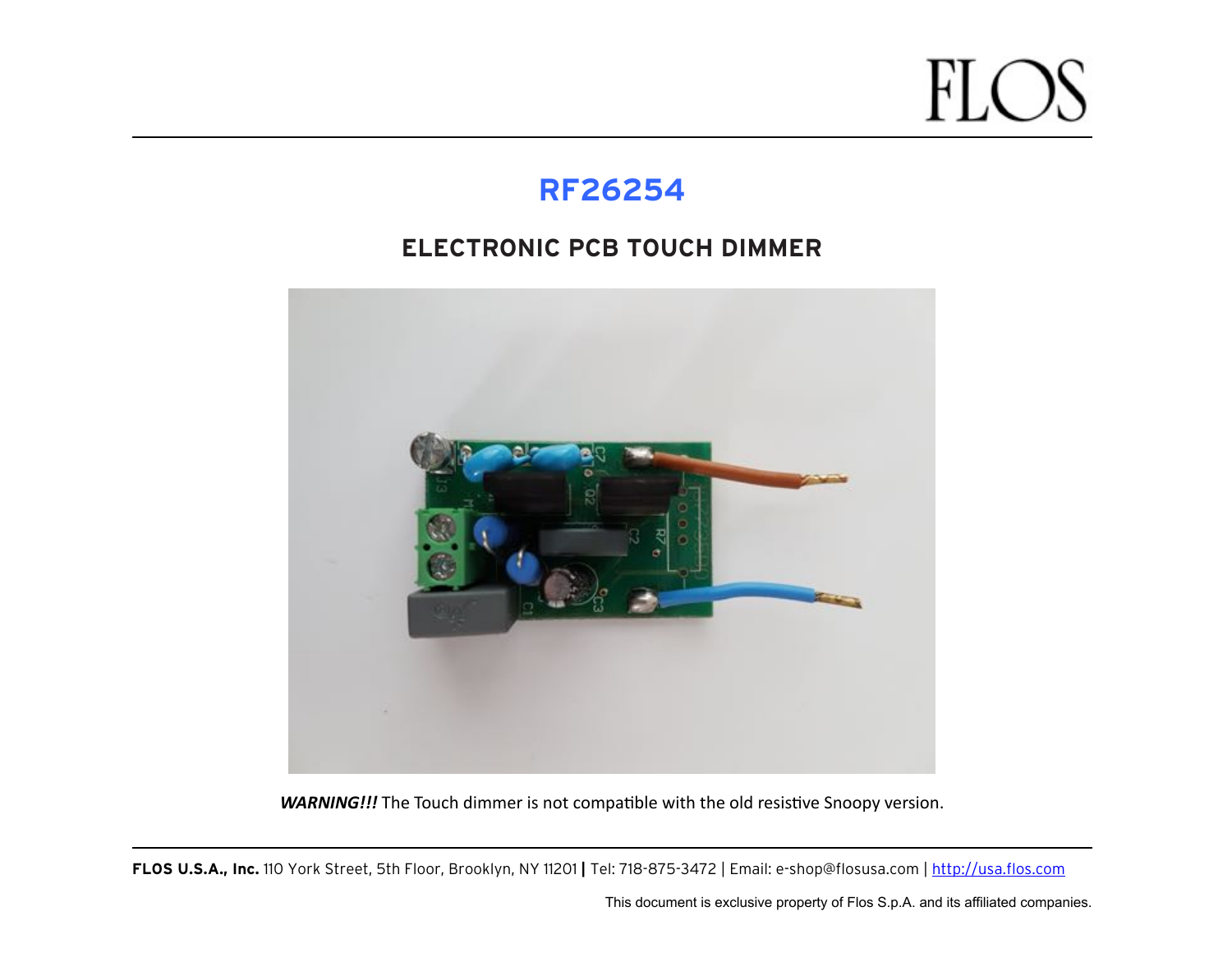#### FL

**WARNING!** When installing and whenever acting on the appliance, ensure that the power supply has been switched off.

For the installation of the spare-part, it is necessary to consult a qualified electrician.



**WARNING!!!** The Touch dimmer is not compatible with the old resistive Snoopy version.

**FLOS U.S.A., Inc.** 110 York Street, 5th Floor, Brooklyn, NY 11201 **|** Tel: 718-875-3472 | Email: e-shop@flosusa.com |<http://usa.flos.com>

This document is exclusive property of Flos S.p.A. and its affiliated companies.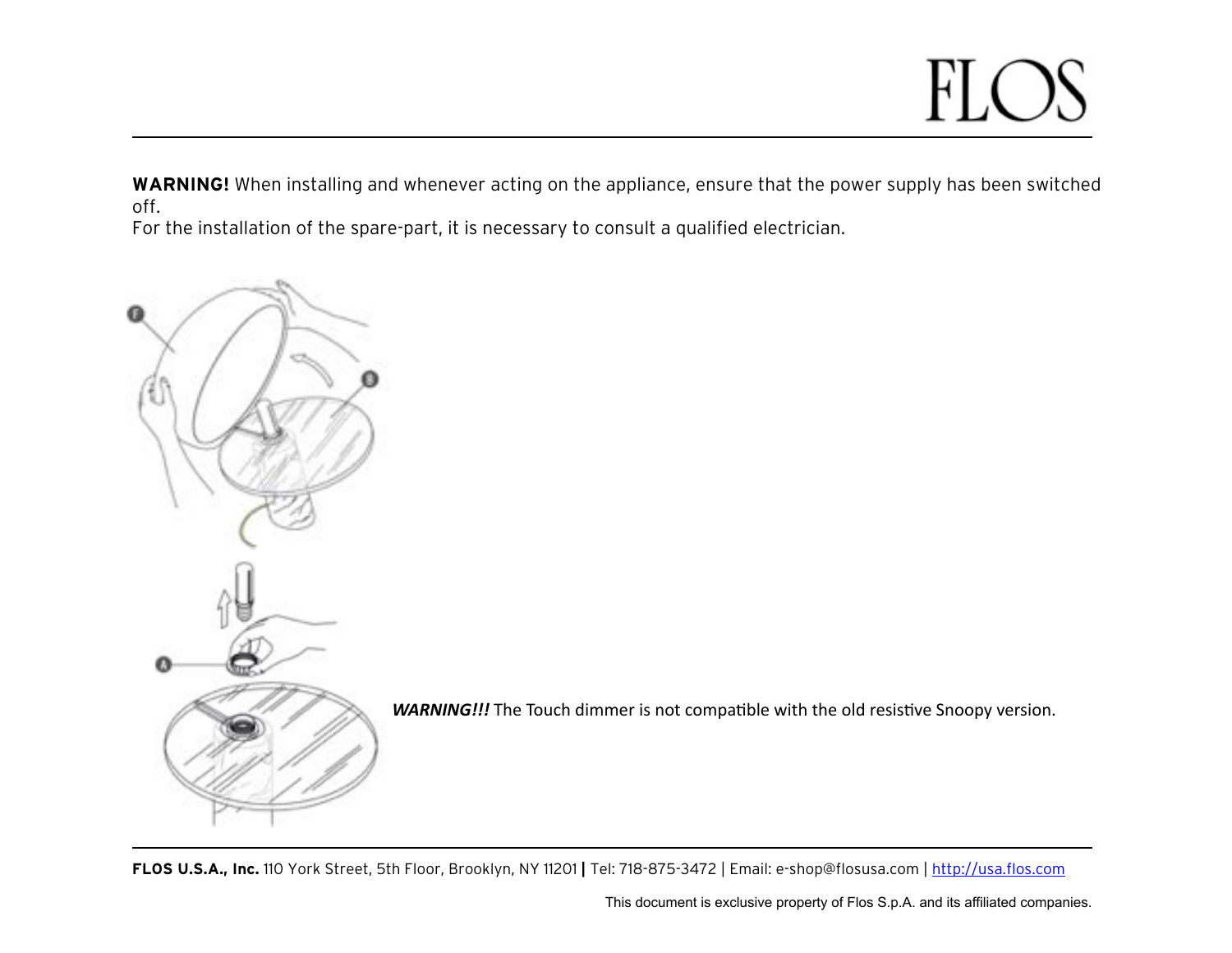

Remove the reflector (F) from the glass diffuser (B).

Remove the lamp-bulb and unfasten the locking ring nut (A).

Delicately remove the glass diffuser (B) from the lamp body (C).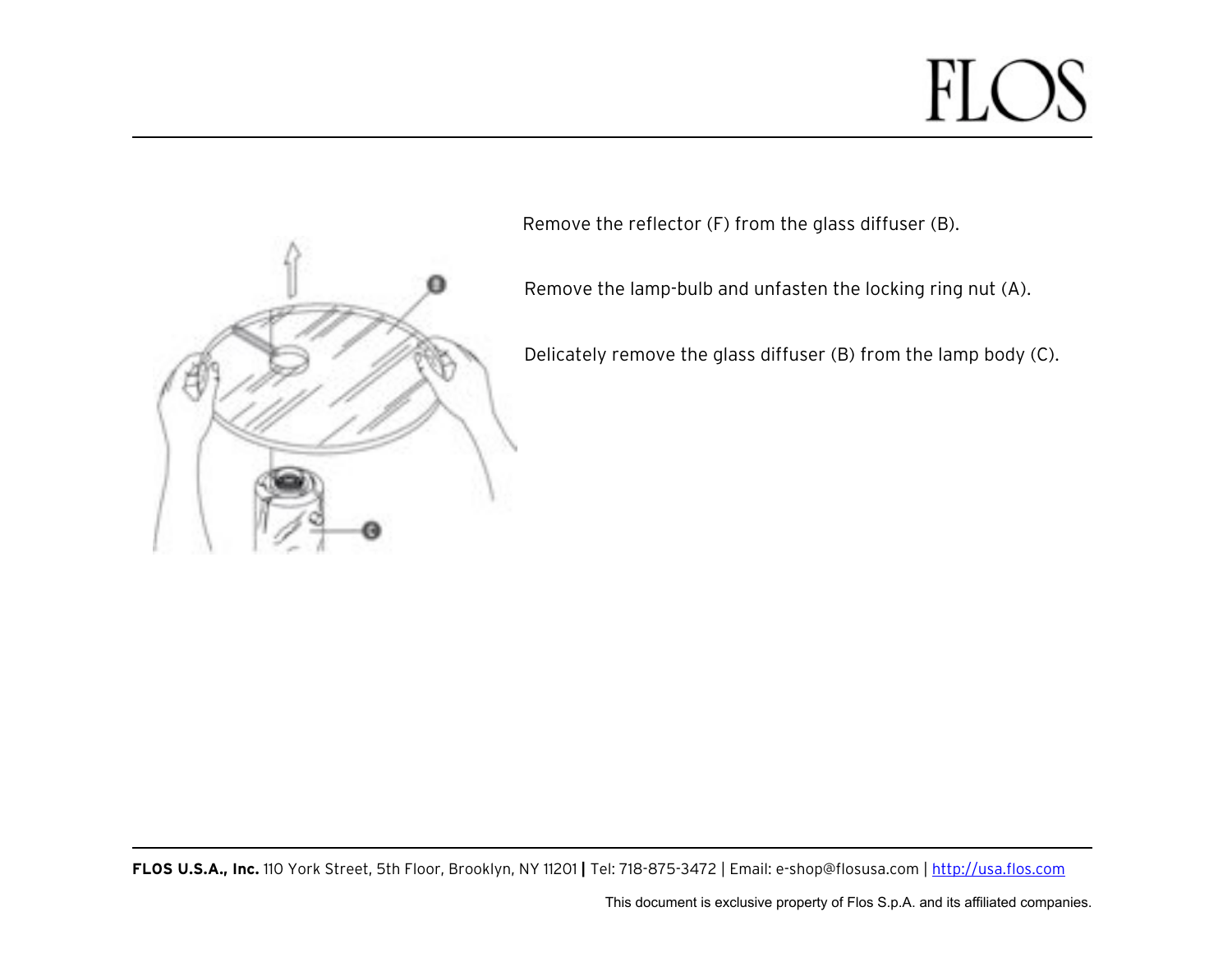

Turn upside down the lamp body (C) and remove the black base cover (D) by utilizing a flat screw driver.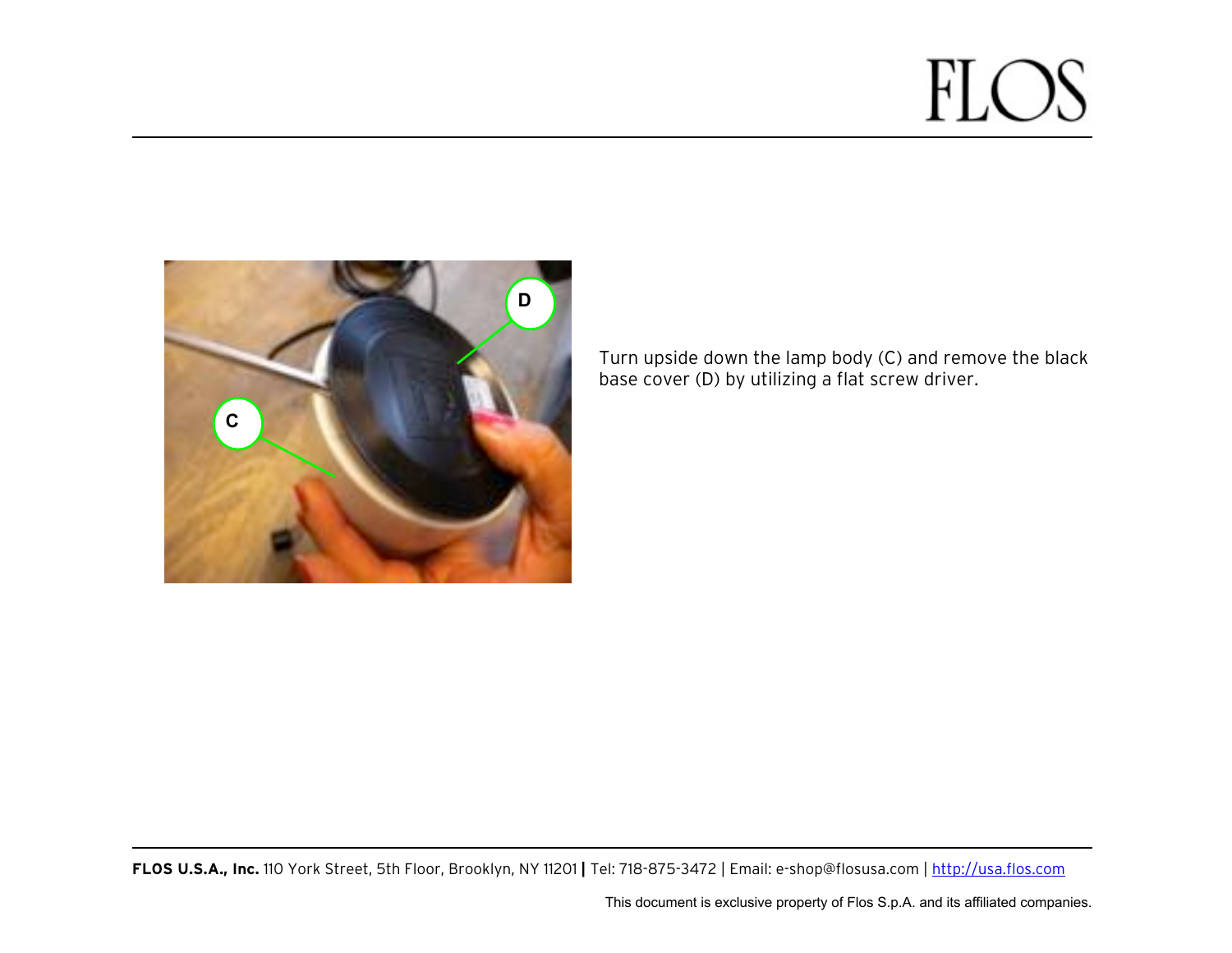



By utilizing a tiny flat screw driver, carefully push towards the inside the side spring of the lampholder in away to free the sleeve of the lampholder.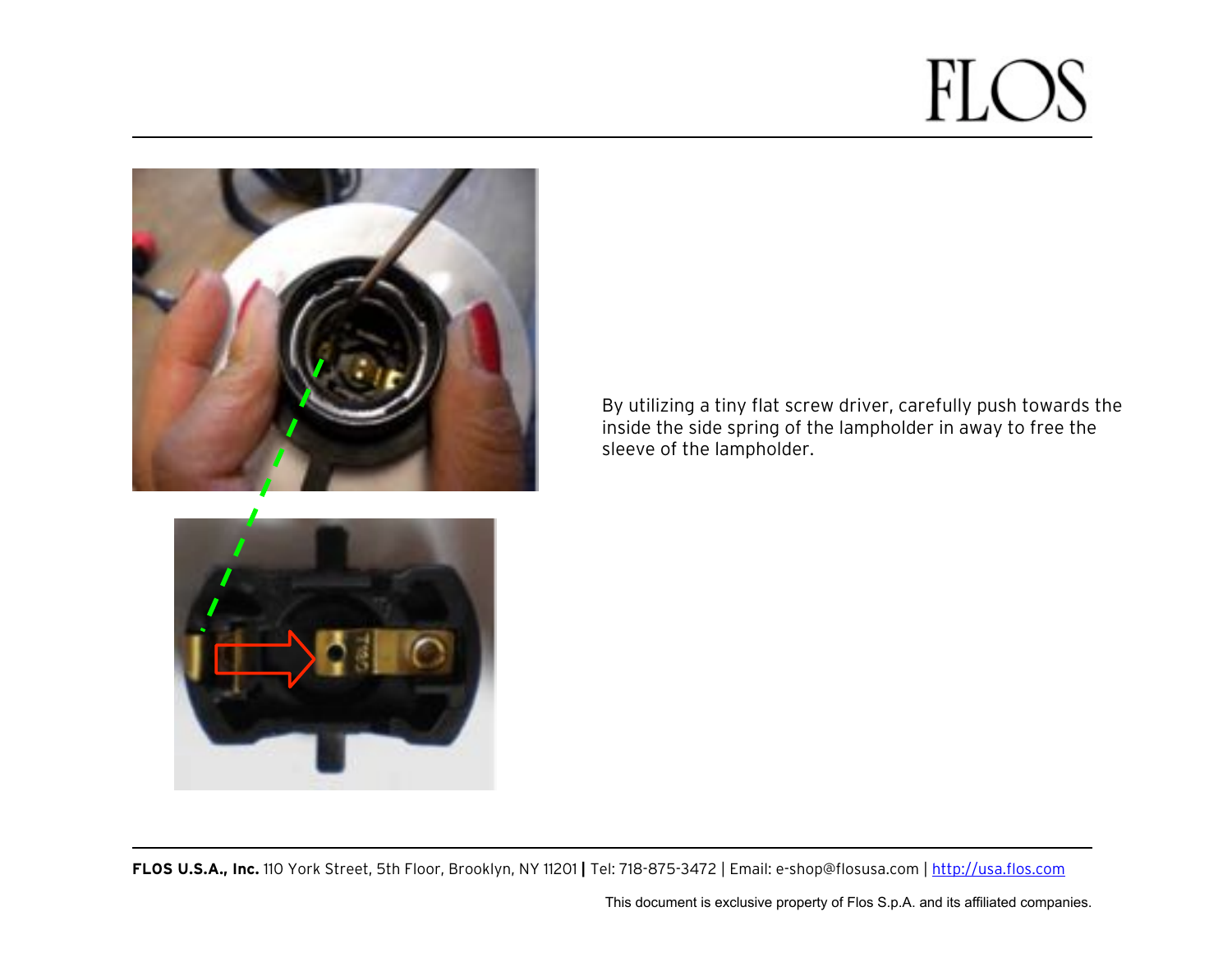

٠ **H**

Remove the sleeve (G) from the lampholder assembly by unfastening it. Unfasten the locking screw (H) by utilizing an Allen key.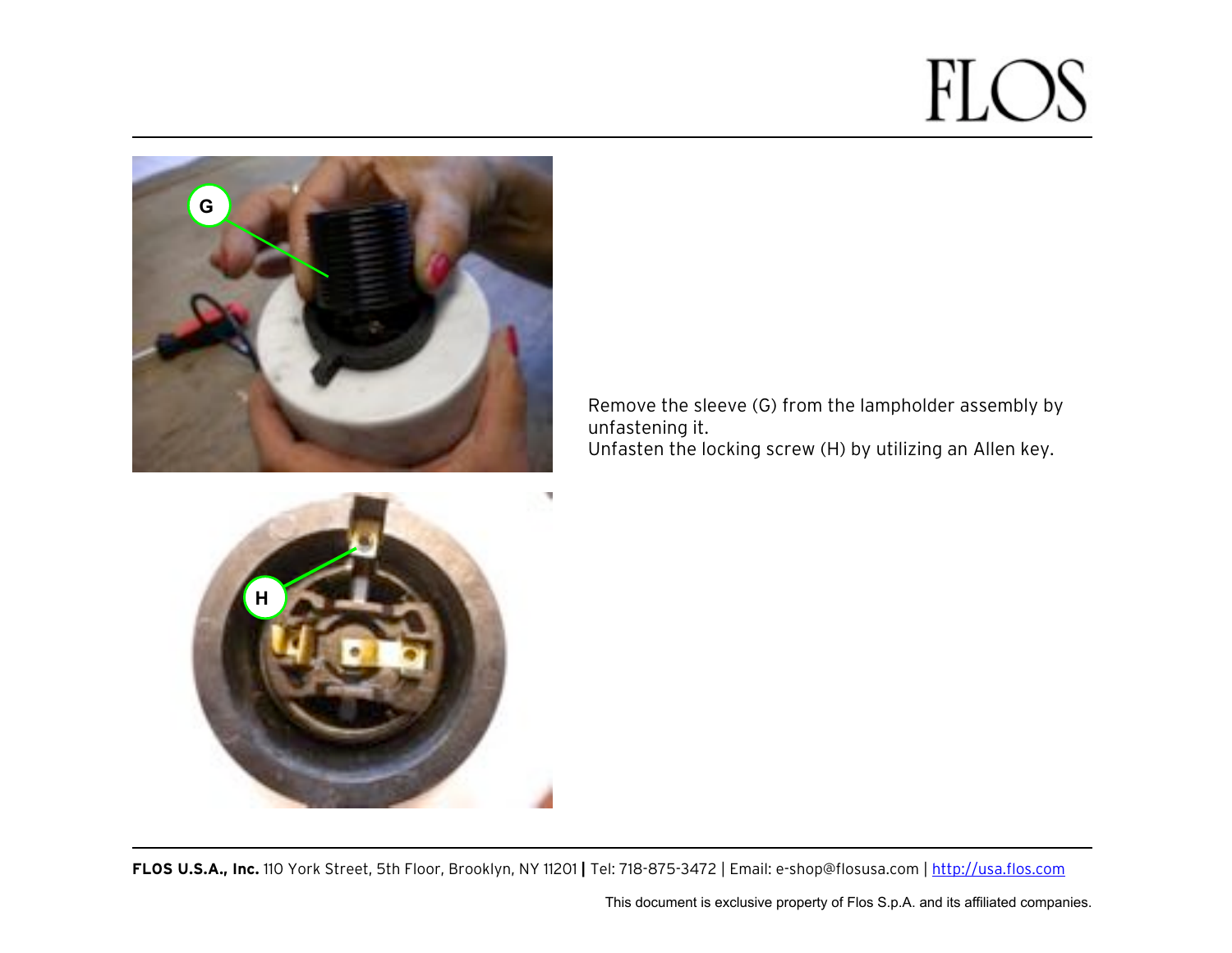

Lift up the lampholder assembly with the touch dimmer (printed circuit board) from the lamp body and free the electrical cable assembly that needs to be replaced by disconnecting the electrical wires (I) through the terminals (J).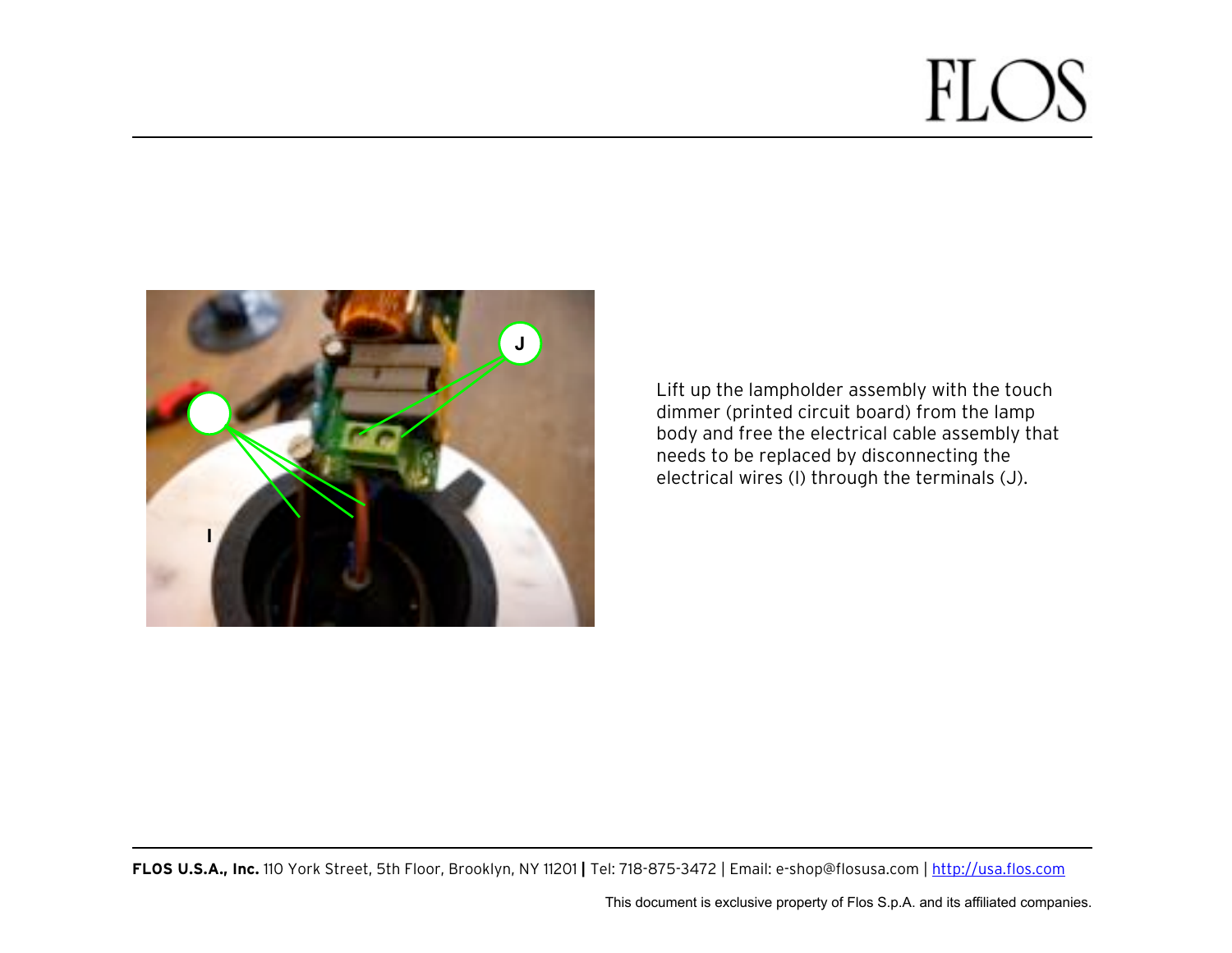

Connect the electrical wires (I) to the touch dimmer by respecting the polarities indicated in correspondence of the connection terminal (J). Connect the Brown (live) wire in the terminal indicated with "L" and then connect the Blue (neutral) wire in the other terminal indicated with "N".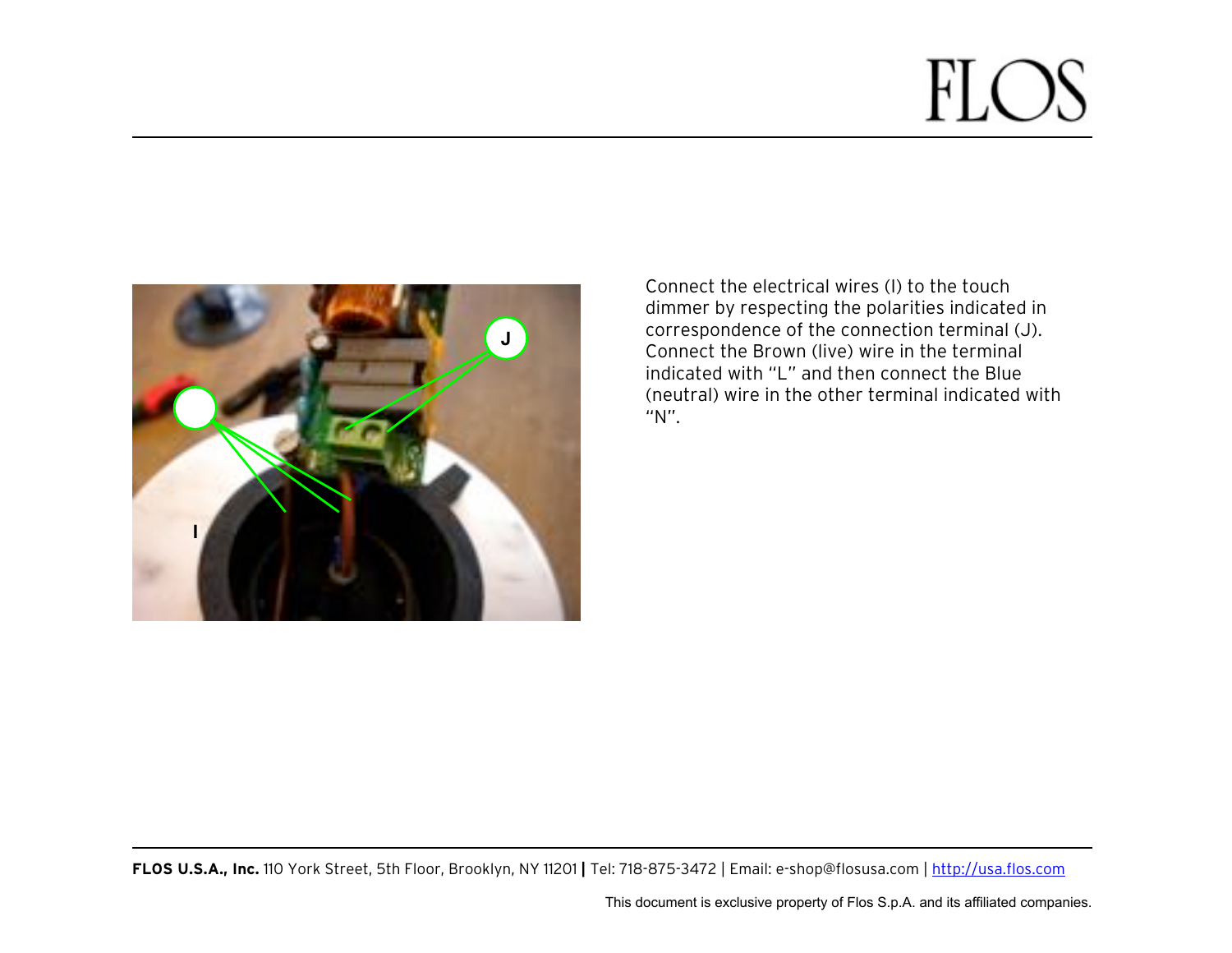

Position back the lampholder assembly onto the lamp body and fasten back the locking screw (H) by utilizing an Allen key.

Screw back-on the lampholder the sleeve (G).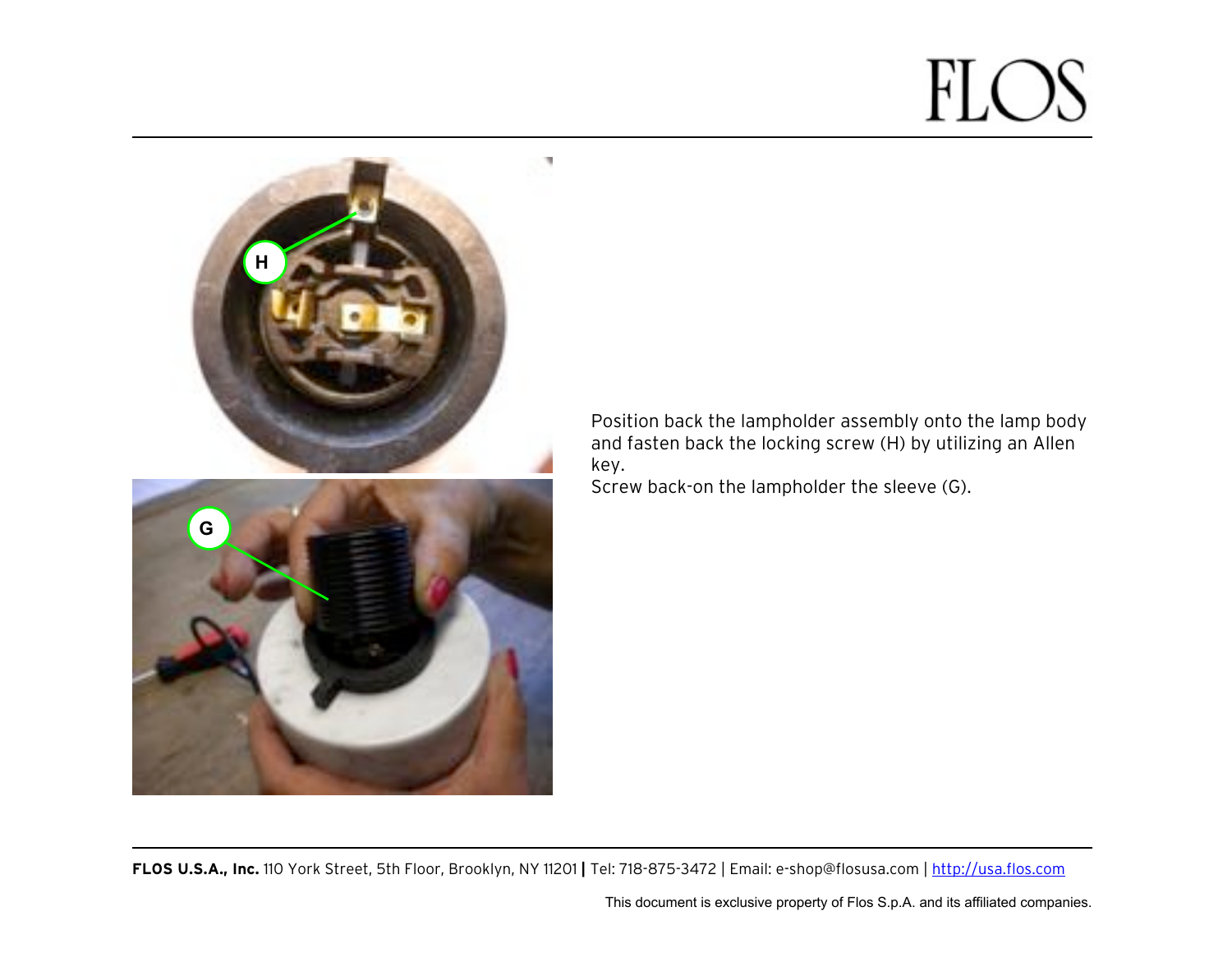

Turn upside down the lamp body (C) and place back the black base cover (D).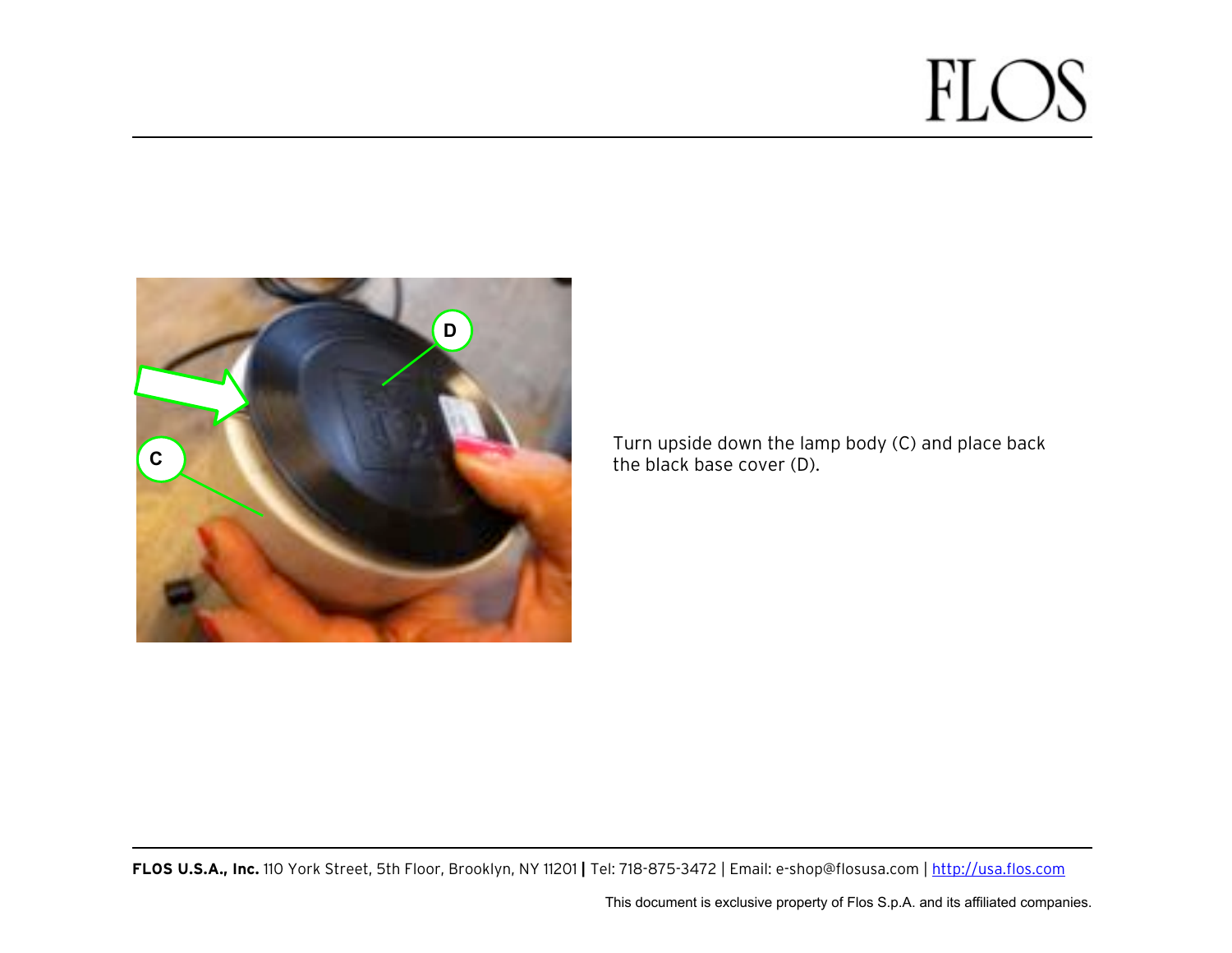

Place the glass diffuser (B) on the main body (C) ensuring that the groove (D) corresponds perfectly to the reference tooth (E).

Lock the glass diffuser (B) by fastening the locking nut (A) and insert the lampbulb.